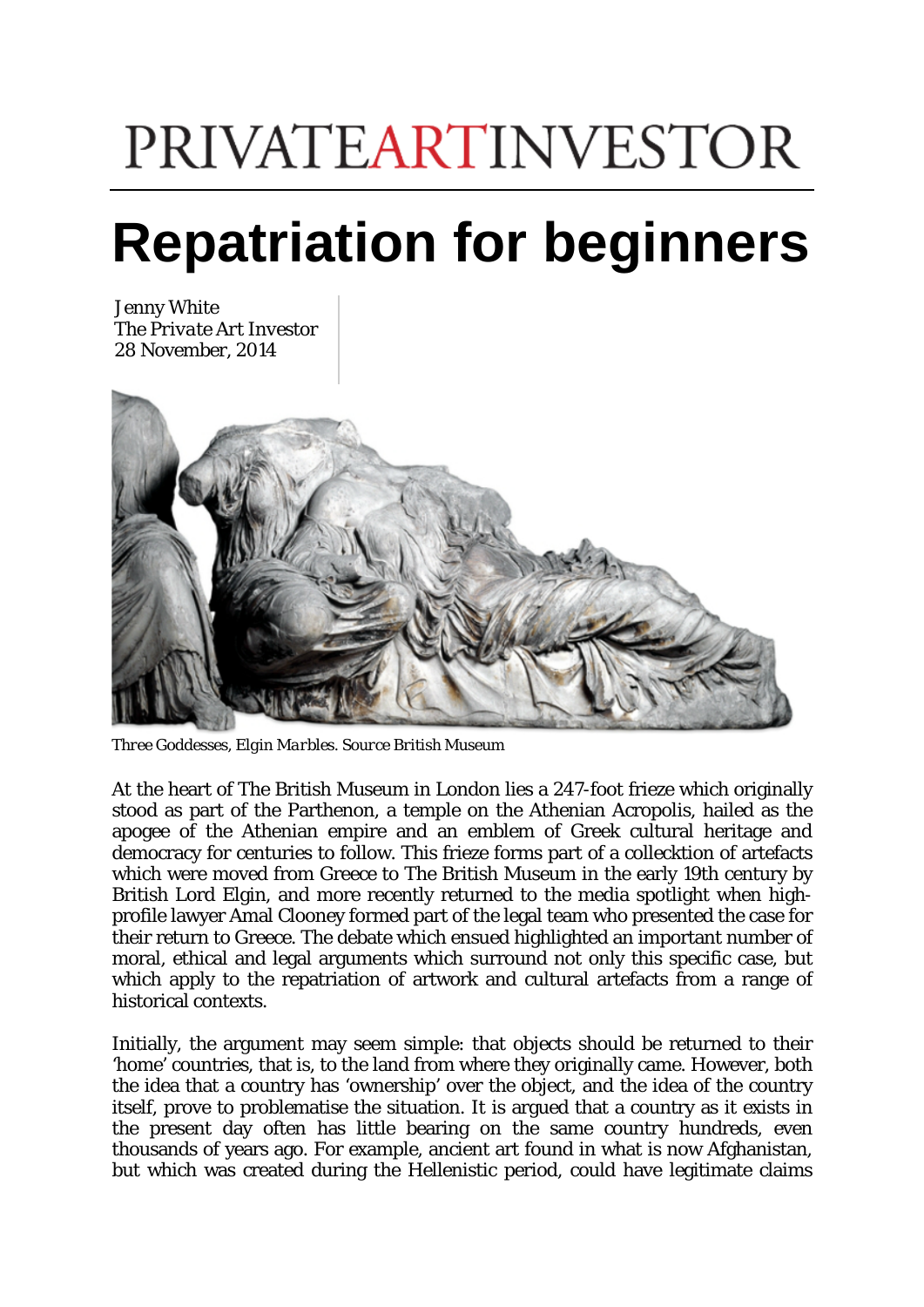from both Afghanistan and Greece. History is not as clear cut as to provide us with a fixed definition of a country, and in this context the continually shifting boundaries between such territories only serve to complicate the process.

Notwithstanding this, there is a strong voice to suggest that artefacts should be seen in their original context and appreciated by audiences to whom they are relevant despite the fact that national boundaries may have changed or evolved since their creation. It is argued that pieces should be displayed in their entirety, as was the case in 2011, when the Boston Museum agreed to return the torso of a statue of Herakles to an archaeological museum in Antalya, Turkey to reunite it with the rest of the statue which was found in the country some 30 years earlier. In line with this argument, it makes sense that local inhabitants should be given access to their history through these pieces, yet many have raised the question of just how well suited some locations are to receiving and displaying such objects. For several locations, it is not a case of lack of budget or knowledge, but a matter of exposure. The statue of the goddess Morgantina which can currently be seen in an archaeolo gical museum in Aidone, Sicily, where reliable public transport is lacking, received only 26,000 visitors in one year, compared with the 400,000 it welcomed in the Getty Villa in California when it was on display there in 2010. Another branch of this argument is that allowing museums to 'share' artefacts would prevent huge losses during political conflicts and natural disasters; the International Council of Museums has published an Emergency Red List of Syrian Cultural Objects at Risk in an attempt to highlight the cultural losses and vandalism which is occurring during the ongoing conflict in the region. It is suggested that keeping objects in museums in more 'stable' locations where they can be better looked-after is preferable to repatriating them.

A strong, but not impenetrable, argument against repatriation lies in the case for encyclopaedic museums, which was powerfully argued by art historian James Cuno in the journal Foreign Affairs. The diversity of objects on display in institutions such as the Metropolitan Museum in New York and the British Museum in London reflects not just the history of a country, but a history of humanity. Through this, museums can encourage curiosity about other cultures and animate visitors to draw comparisons between peoples, reflecting the diversity of the world as it exists today. Just as it would be unfair to deprive someone of seeing objects reflecting their history in museums in their native country, it would be unfair to deprive immigrants from that country to see their heritage shared around the world, the line of argument continues. As UNESCO said in a report,"No culture is a hermetically sealed entity. All cultures are influenced by and in turn influence other cultures. Nor i s any culture changeless, invariant or static" — and it is logical that museums should reflect this in the variety of works on show.

However, with the majority of large museums being located in wealthy western countries, this stance has been criticised as neo-colonialist and patronising, effectively denying smaller powers the chance to re-claim their history and enrich their own cultural scene. In an interview in India's Financial Chronicle, Smithsonian curator Masum Momaya said that Indian artefacts on display in British museums reflected a "philosophy of a higher civilisation 'collecting' archaeological or anthropological pieces of history to showcase the east"; returning objects which were forcefully or illegally taken being an obvious way to make amends for this apparent